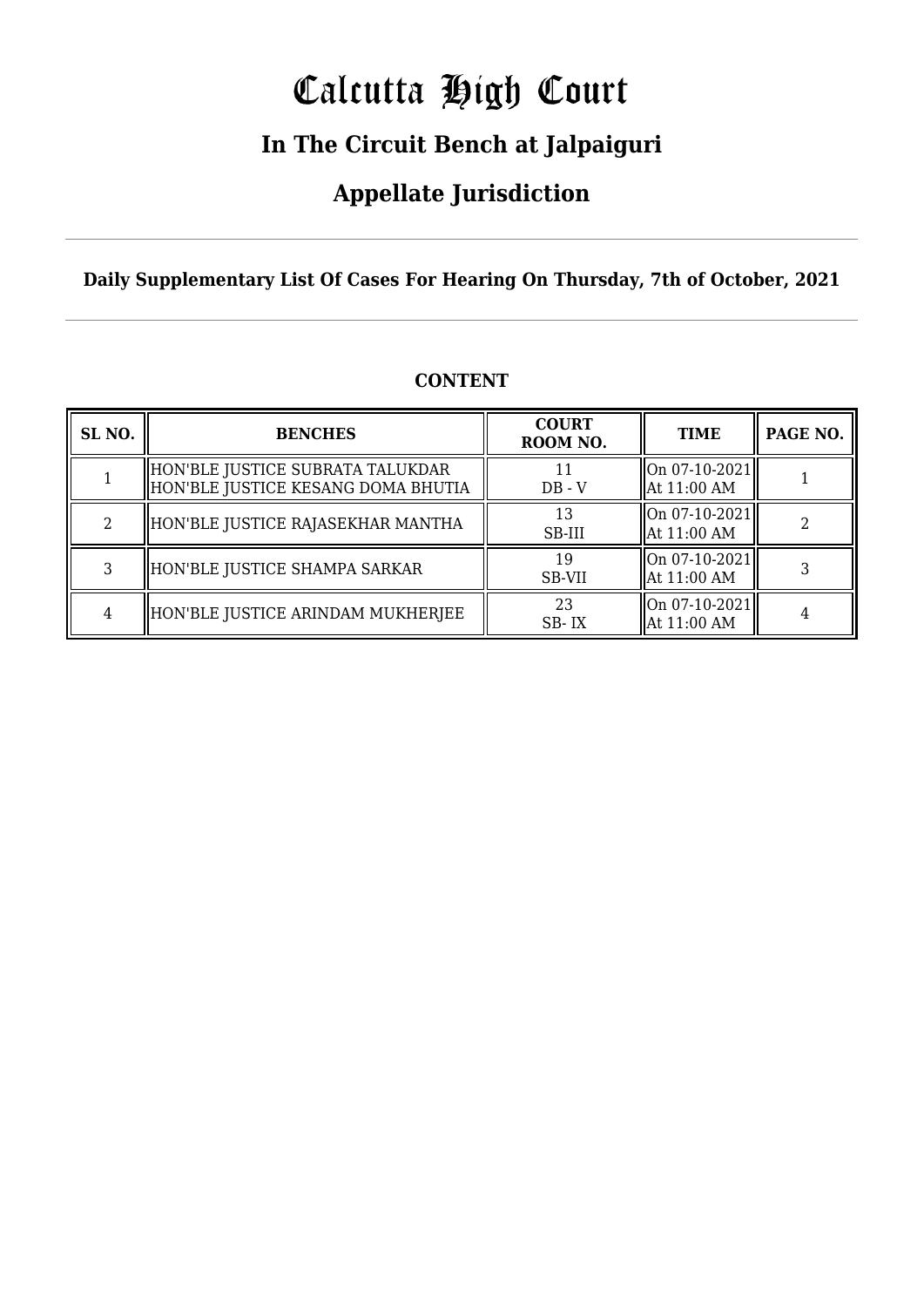

**DAILY CAUSELIST For Thursday The 7th October 2021**

**COURT NO. 11**

**DIVISION BENCH (DB - V)**

**AT 11:00 AM**

**HON'BLE JUSTICE SUBRATA TALUKDAR HON'BLE JUSTICE KESANG DOMA BHUTIA**

**(VIA VIDEO CONFERENCE)**

#### **FROM PRINCIPAL BENCH**

#### **FOR ADMISSION**

1 MAT/60/2021 (File in Department) VS (Mentioned) SABITA ROY Union of India AND ORS

ARINDAM DAS

IA NO: CAN/1/2021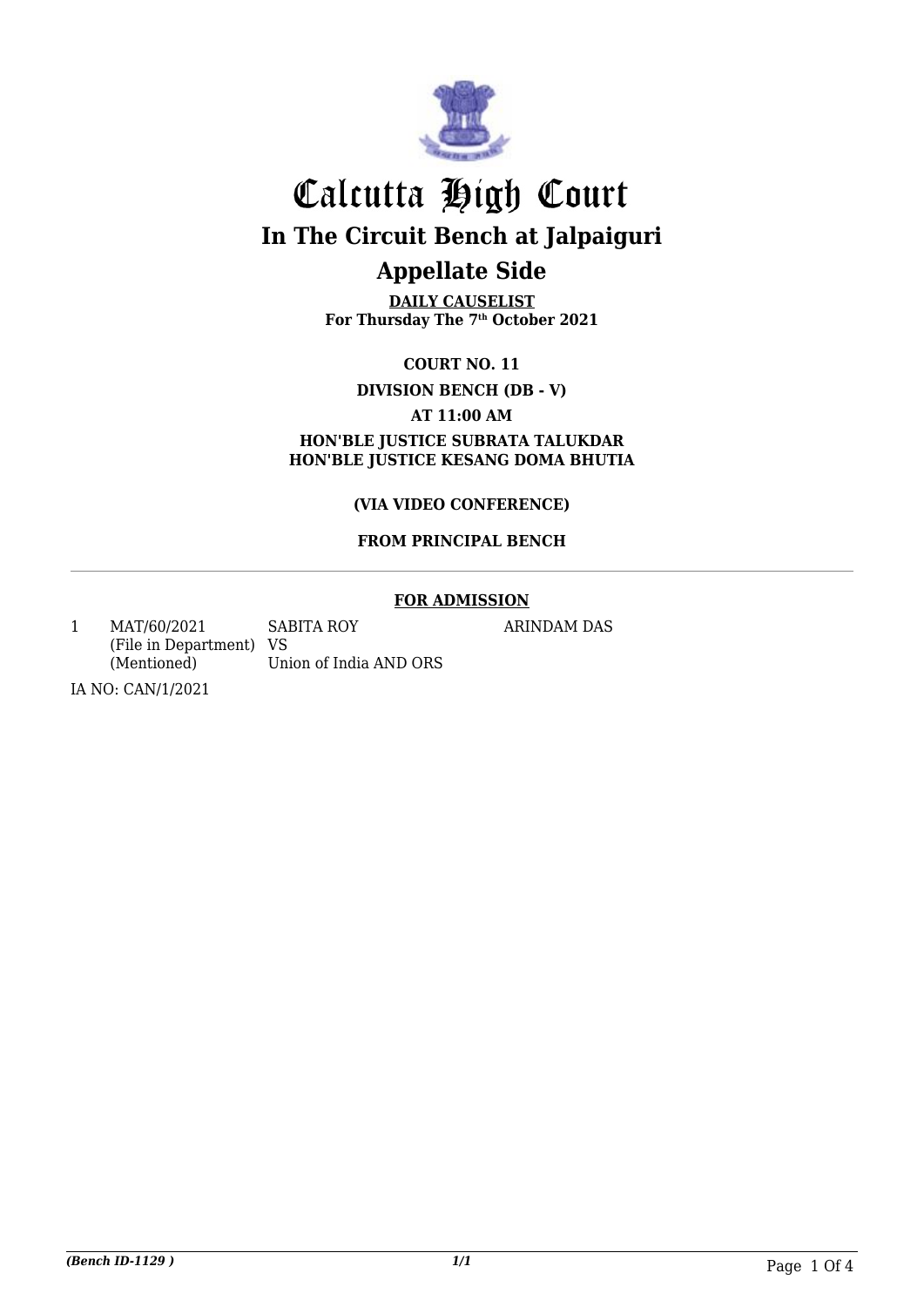

**DAILY CAUSELIST For Thursday The 7th October 2021**

**COURT NO. 13 SINGLE BENCH (SB-III) AT 11:00 AM HON'BLE JUSTICE RAJASEKHAR MANTHA**

#### **(VIA VIDEO CONFERENCE)**

#### **FROM PRINCIPAL BENCH**

#### **NEW MOTION**

| 1 | WPA/1759/2021 | DLX LTD AND ANR<br>VS<br><b>SE AND AREA</b><br>MANAGER(OFFTG)SILIGURI<br>AREA OFFICE, WBSETCL<br>AND ORS | PRATIK GHOSH    |
|---|---------------|----------------------------------------------------------------------------------------------------------|-----------------|
| 2 | WPA/1756/2021 | KOUSHIK DEY, SECY OF<br>CENTRAL HOSTEL MORE<br>DURGAPUJA<br>VS<br>STATE OF WEST BENGAL<br>AND ORS.       | SUMAN SEHANABIS |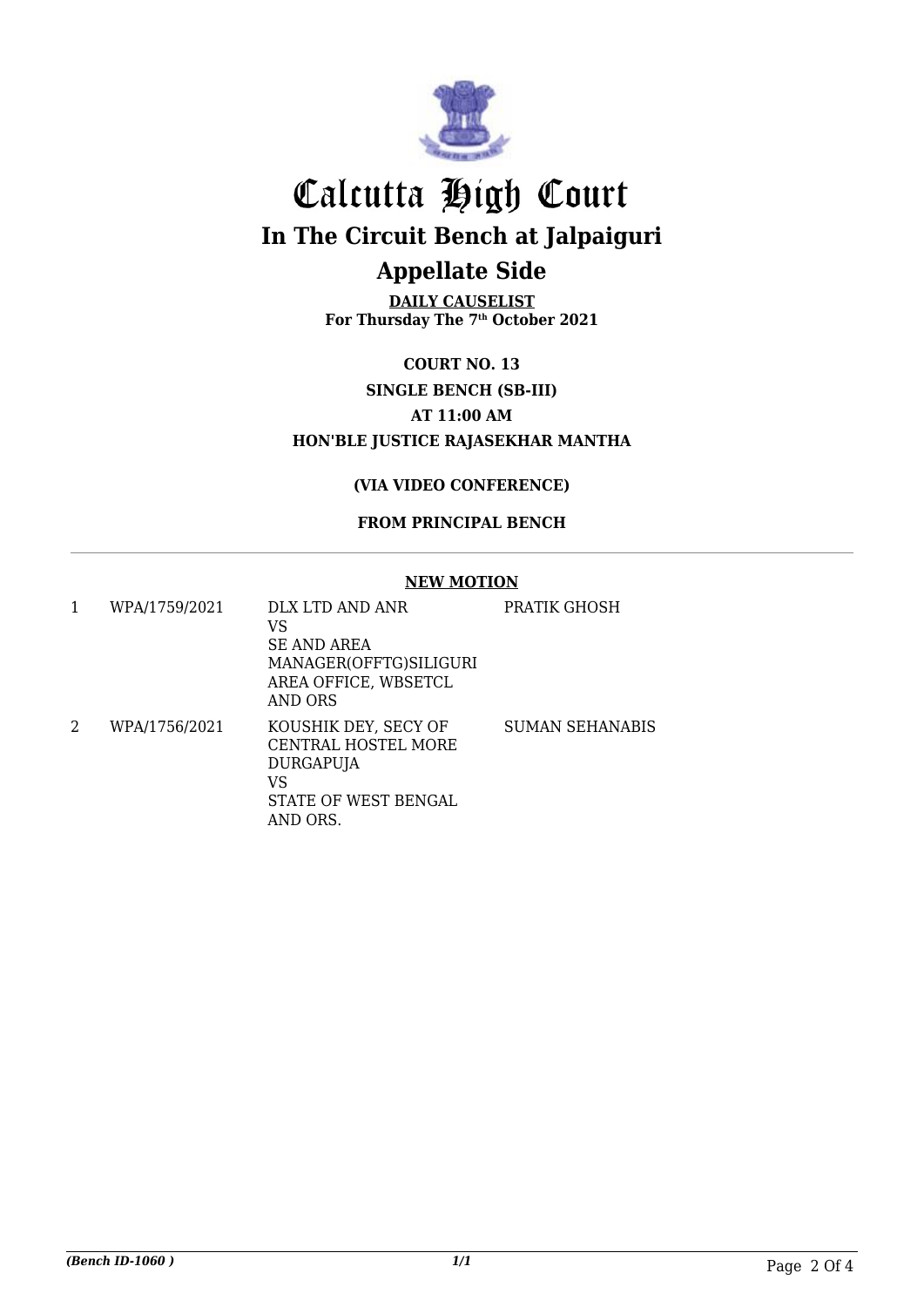

**DAILY CAUSELIST For Thursday The 7th October 2021**

**COURT NO. 19 SINGLE BENCH (SB-VII) AT 11:00 AM HON'BLE JUSTICE SHAMPA SARKAR**

**(VIA VIDEO CONFERENCE)**

**FROM PRINCIPAL BENCH**

#### **NEW MOTION**

FIROZ HOSSAIN

1 WPA/1758/2021 BIJLI KHATUN AND ORS

VS STATE OF WEST BENGAL AND ORS.